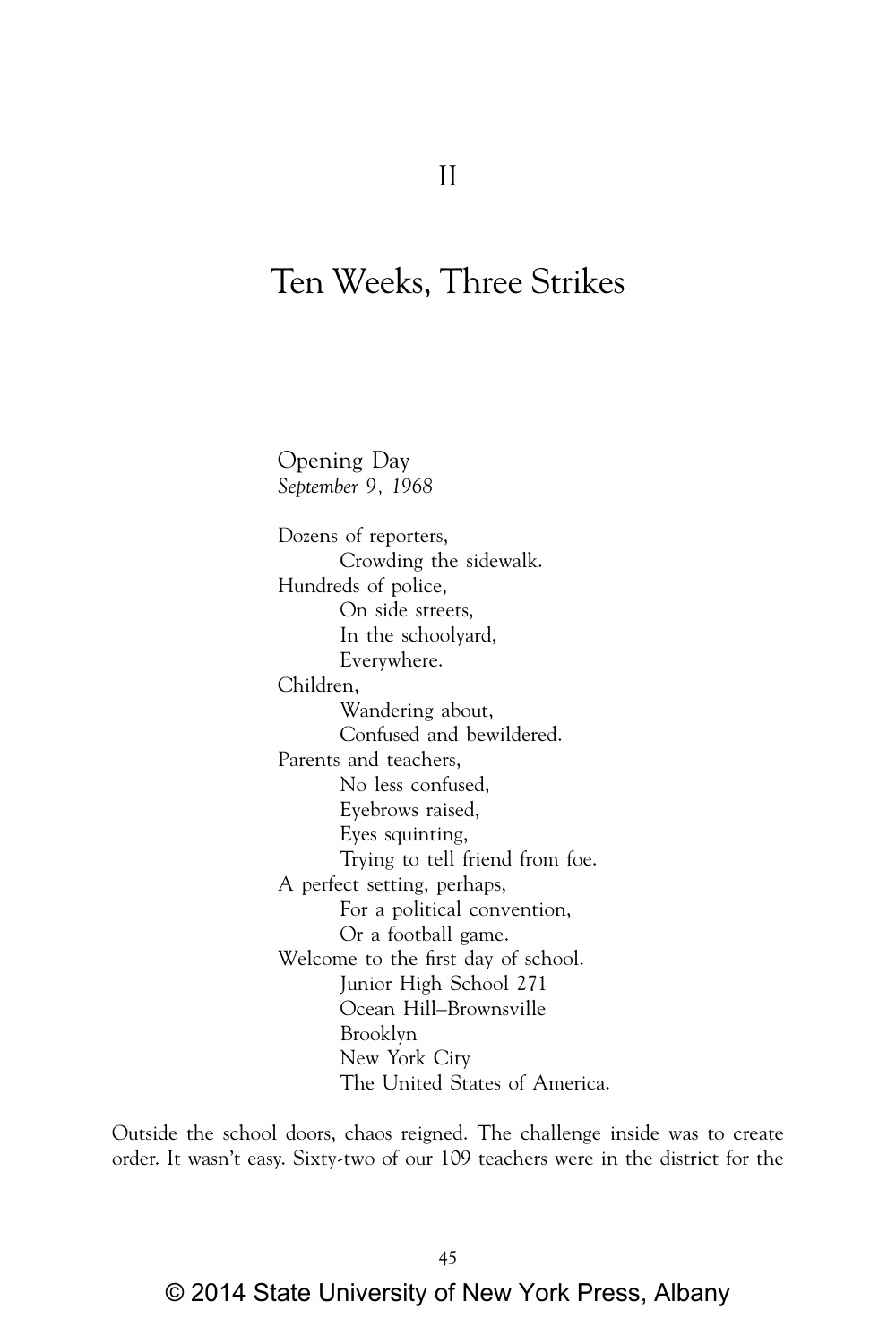first time, and 43 of us would be facing a classroom for the first time. There were still 11 vacancies. The striking UFT teachers, who had walked out during the last six weeks of the previous term, took door keys and roll-books with them, and had confused or lost many of the children's records.

Administrators were able to assign the 1,735 children enrolled to their official (homeroom) classes, where the sixth and seventh grades would spend the morning. Regular class assignments were scheduled for the afternoon. The school year began, fitfully but hopefully.

The eighth grade started the day with an orientation session in the auditorium. Filing in, the students, nearly all black, encountered a tableau unprecedented in the city's schools. On both sides of the stage stood black teachers, many dressed in colorful African-inspired garments, flanking ATA president and acting assistant principal Albert Vann. Tall and lean with a closely trimmed beard, the 33-year-old Vann had been a Marine sergeant as well as a civil rights activist. With an unmistakable air of authority, he opened with a focus on motivation.

"We are engaged in a fight for survival," he began, "the survival of the black race, of *our* race, of *our* people. Do you know what survival means?" Hands shot up. A brief dialogue ensued. A working definition was arrived at. "Yes, we must live together, and make it *as a race*. We must *survive*. And we cannot survive in this country without some very necessary skills, all kinds of skills, so we can get good jobs to help serve our people. We need the skills we can learn right here in 271: Math; Science; Reading; Typing; Languages. To survive and to prosper as a race of people, we *need* all these skills."

Having won the rapt attention of his audience, Vann went on to discuss student-teacher relations, a touchy subject in any ghetto school. "Now, to get these skills for survival, you must respect and listen to your teachers—*all* your teachers, be they black or white."

"However," he quickly added, "if *they* don't respect *you*, if we find that they can't do the job, there'll be some changes made. Now remember: Give your teachers, and many of them are new in this building, give them a chance. If you do find yourself in a dispute with a teacher, and you're right, we will defend you. You can depend on that."

Ending on a note of high spirit, Vann asked how many students listened to WWRL, the city's leading Afro-American radio station. As most hands went up, he gave them a full-throated cue from the popular James Brown recording: *"Then Say it Loud!"*

*"I'm Black and I'm Proud!"* thundered the unanimous response. Vann had indeed set a new tone for a new type of school for black boys and girls.

In his speech to the students, Vann had referred to the 43 teachers who were to face their first experiences leading a class. Many came to Ocean Hill– Brownsville with a fast-track teaching license, and possessed neither experience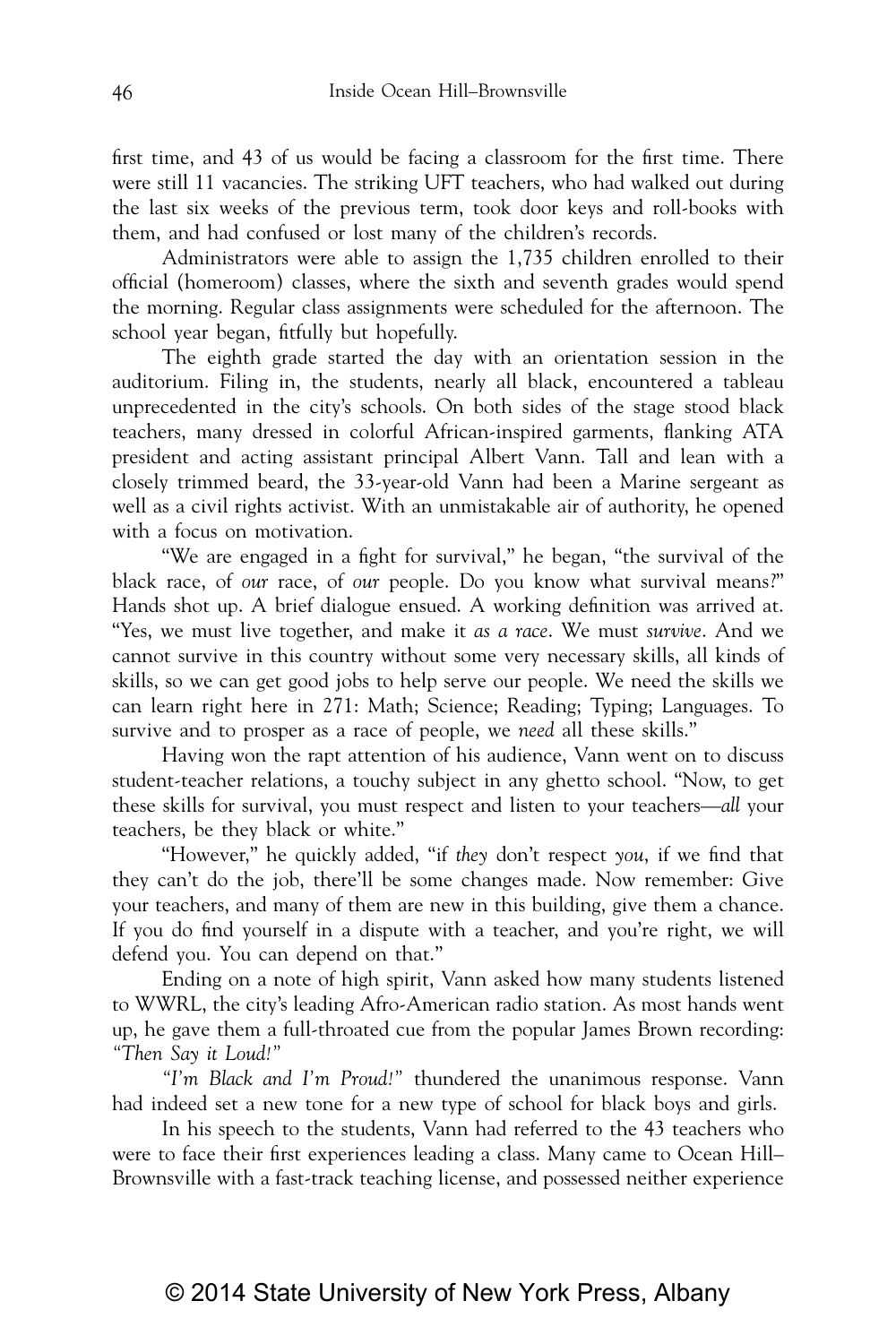nor formal training to prepare them for the job. Among them was one Charles S. Isaacs, 22 years old and just a year out of college.

#### Back to Brooklyn

A few short months earlier, I was nearing the end of a reasonably successful first year at the University of Chicago Law School, which had generously provided me with a full-tuition scholarship. I was thankful for my good fortune. It gave me the opportunity to be in a place where, in my view, everyone was smarter than me. I liked that. The law school, though, was a disappointment. Both politically and intellectually, it was a very conservative place. Too many courses were geared to produce skilled corporate servants, I thought. Constitutional law, civil rights law, and criminal law were underemphasized.

This was, of course, a shortsighted view. During the succeeding decades, I have worked with dozens of civil rights and constitutional lawyers, and even corporate attorneys, who were able either to use or overcome their formal training to make major contributions to the causes, organizations, and people I cared about.

But this was 1968. During the past decade, the great European colonial empires had crumbled in the face of revolutionary nationalist movements. Only a few African nations had not yet won their struggles for independence. The people were in the streets, forging new societies in France, in Germany, in Hungary, in Czechoslovakia. Here, our antiwar protests forced a President from office. Columbia University was being turned upside down by its students. Riots, disorders, and rebellions had hit more than a hundred cities in the aftermath of the King assassination. Social upheaval was in the air, throughout the country and most of the world. I enjoyed my quiet hours in the law library, but I was young, restless, and hungry for action. I wanted to make a difference. Right now. Sooner if possible.

Additional pressure was coming from the Selective Service System, which was breathing down my neck. Draft deferments for graduate students had been discontinued that year, and my draft board seemed obsessed with the prospect of plucking me out of Chicago and dropping me into Vietnam. I was never going to participate in the genocidal wars in Southeast Asia, and was willing to go to prison if necessary to avoid it. Actual graduation from law school didn't seem to be in the cards. I was closer to needing a lawyer than to becoming one.

Meanwhile, New York City was trying to fill a critical shortage of teachers. As one observer put it, "The New York school system is so desperately in need of teachers that it is ready to accept almost anyone who has taken the required education courses without fatal consequences."1 In some subjects, chief among them mathematics, the desperation was extreme. The Board of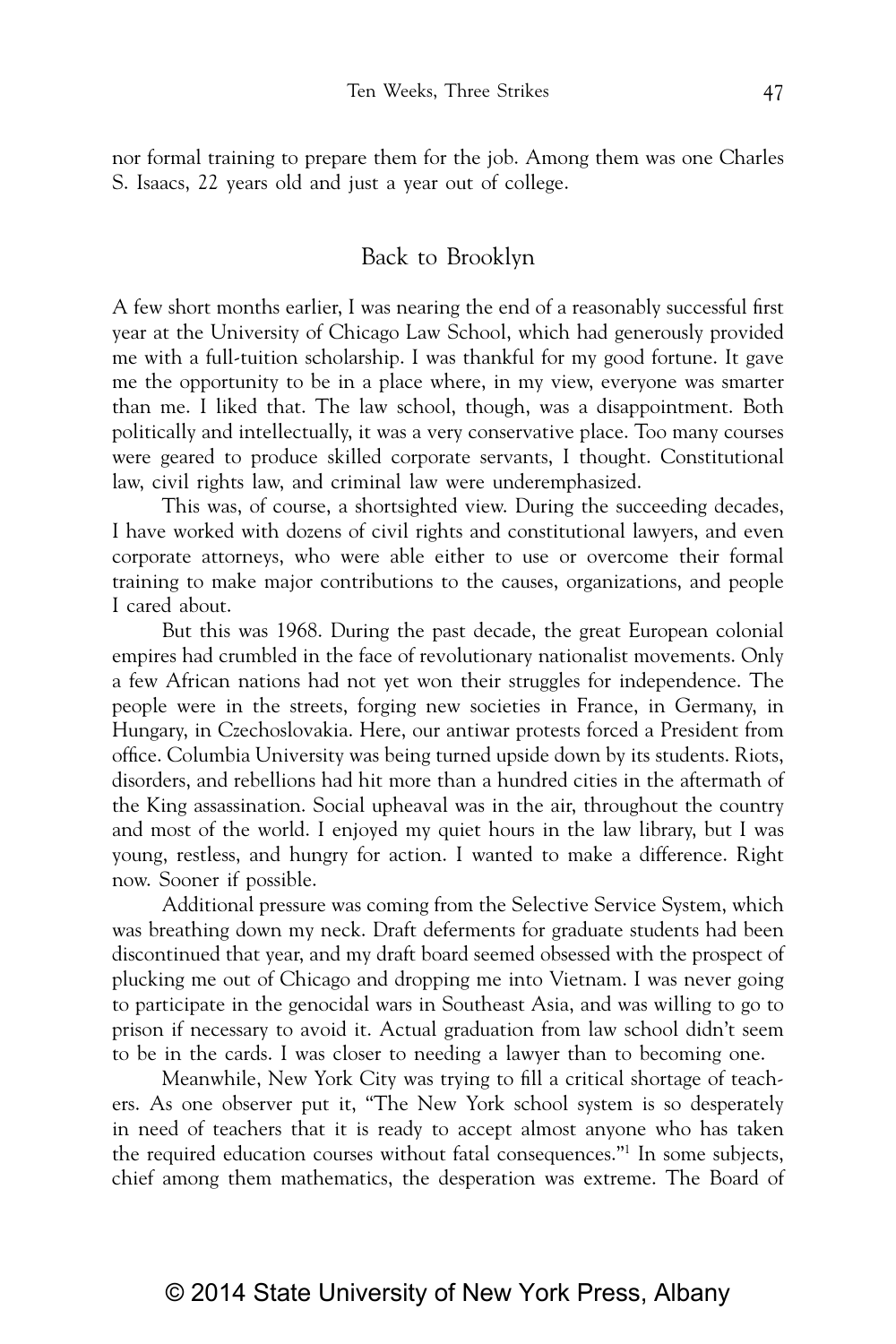Education sent recruiters touring the country, looking for prospects. When one arrived in Chicago, we had a talk.

The recruiter looked at my transcript from Long Island University's Brooklyn Center, and lit up when he realized he was talking to a math major. To my surprise, he told me that I could qualify for a license to teach junior high school math, if I would just take any two-credit education course during the summer and pass a few tests at the Board. I would have a wide range of schools to choose from, and would probably qualify for a draft deferment if I chose an inner-city assignment. My only question was, "Where do I sign?" The recruiter filled out all the paperwork for the application.

(The draft deferment for working in "critical occupations" turned out to be discretionary on the part of the local draft boards, but was usually granted automatically. It brought thousands of young men from the country's best universities into ghetto schools. My local board, though, would use its discretion to deny me that deferment. This triggered an interesting three-year relationship between us which is, however, another story.)

So, after final exams, I told the registrar I was dropping out. She told me I couldn't do that because, "*Nobody* drops out of the University of Chicago Law School!" My bafflement eased when she offered to put me on an indefinite "Leave of Absence." (I've been on that leave for almost a half century now. Maybe I'll go back and finish one day.)

Back in Brooklyn during the summer, I took a two-week night course in Philosophy of Education, breezed through written and oral tests at the Board, and soon found myself a certified "permanent substitute" junior high school math teacher. I spent the rest of the summer as a volunteer tutor and draft counselor at an antipoverty program in Fort Greene, a black neighborhood adjacent to the LIU–Brooklyn campus, and interviewing at schools in and around Bedford-Stuyvesant.

The recruiter was right; it seemed I had my pick of schools in Black Brooklyn. Everyone whose judgment I trusted, though, had the same advice: "Go to Ocean Hill–Brownsville!" One of those advisors was a former LIU classmate, Steve Bloomfield. In 1966, he and I ran against each another for the presidency of the Student Government. He was the "left-wing hippie" candidate; I was the conservative, fraternity-backed candidate, and a heavy favorite to win. After three recounts, I won the election, but in a sign of the changing times, by a mere 1.4 percent of a heavy turnout. The contest behind us, we became close friends and our politics soon converged.

Bloomfield had taught in a Brooklyn elementary school during the year I was in Chicago, and was frustrated by what he described as a list of school priorities in which the children came last. He was looking for a more promising environment. I had been closely following the Ocean Hill–Brownsville story in the news during the previous year, and the advice I was getting made sense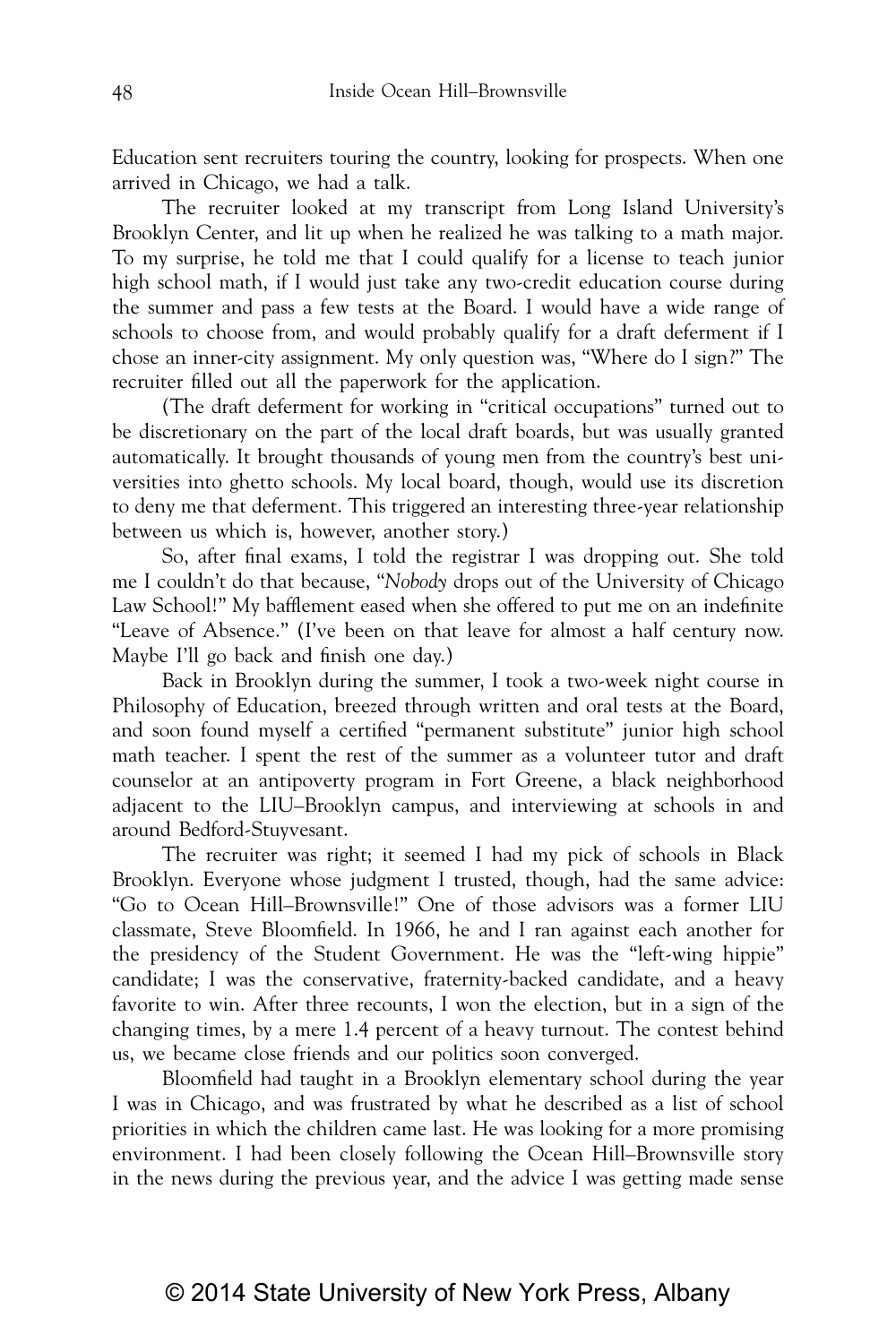to me. By now, it was almost universally acknowledged that the city's schools would never be desegregated, and that they would continue to fail black and Puerto Rican children unless some radical change was introduced.

We agreed that community control could be a historic leap toward both democracy and teacher accountability, promising a new day in quality education for the communities of color. There were also plenty of openings in Ocean Hill–Brownsville, since the Governing Board had resolved to replace all of the 350 teachers who had walked out on them during the previous spring. We decided that we would both apply for a job there, and that we would try to be assigned to the same school.

District assignments were made at the central Board of Education. I went to the Bureau of Personnel in downtown Brooklyn, and asked for assignment to Ocean Hill–Brownsville. The clerk looked at me like I was mad. "Why on earth would you want to go there?" I had a feeling that I shouldn't waste time explaining my decision, so I again asked for the assignment. With a sigh, he stamped and handed over the appropriate forms. His expression said, "You'll be sorry!"

There was one more hurdle to clear. Even though the central board had the legal authority to make assignments, the Ocean Hill–Brownsville Governing Board insisted on screening all new recruits. The screenings were conducted in a school cafeteria, where parents and board members sat at tables to which applicants were randomly assigned for interviews. I had no idea what to expect. I really had no reason to think any white teachers would be accepted in this experimental district spawned by the Black Power movement. (I had no way of knowing then that 70 percent of the teachers approved by the Governing Board would be white.)

I found myself sitting across the table from Rev. C. Herbert Oliver, the Governing Board chairman. After passing him my credentials, we talked for about ten minutes. In that brief time, we sized each other up. The soft-spoken Rev. Oliver conveyed an air of dignity, resolve, and intelligence that I instantly found attractive. He made me feel like a welcome guest in his home. I must have passed muster with him too; he shook my hand and sent me on a tour of the district's schools. Bloomfield and I met with some of the principals and district staff, and both of us asked for assignment to JHS 271.

The school, built in 1962, was named for John M. Coleman, the first black member of the Board of Education, appointed in the mid-1940s as the black migration began to change the city's demographics. Originally, it was a junior high school, with grades 7 through 9. During the mid-1960s, partly in response to the 1964 Allen Report, "intermediate" schools, comprising grades 5 through 8, came into vogue. Beginning with the 1968–69 school year, "271" was technically neither, since its grades were now 6, 7, and 8. Both terms were used to describe the school during that year, from press reports to the school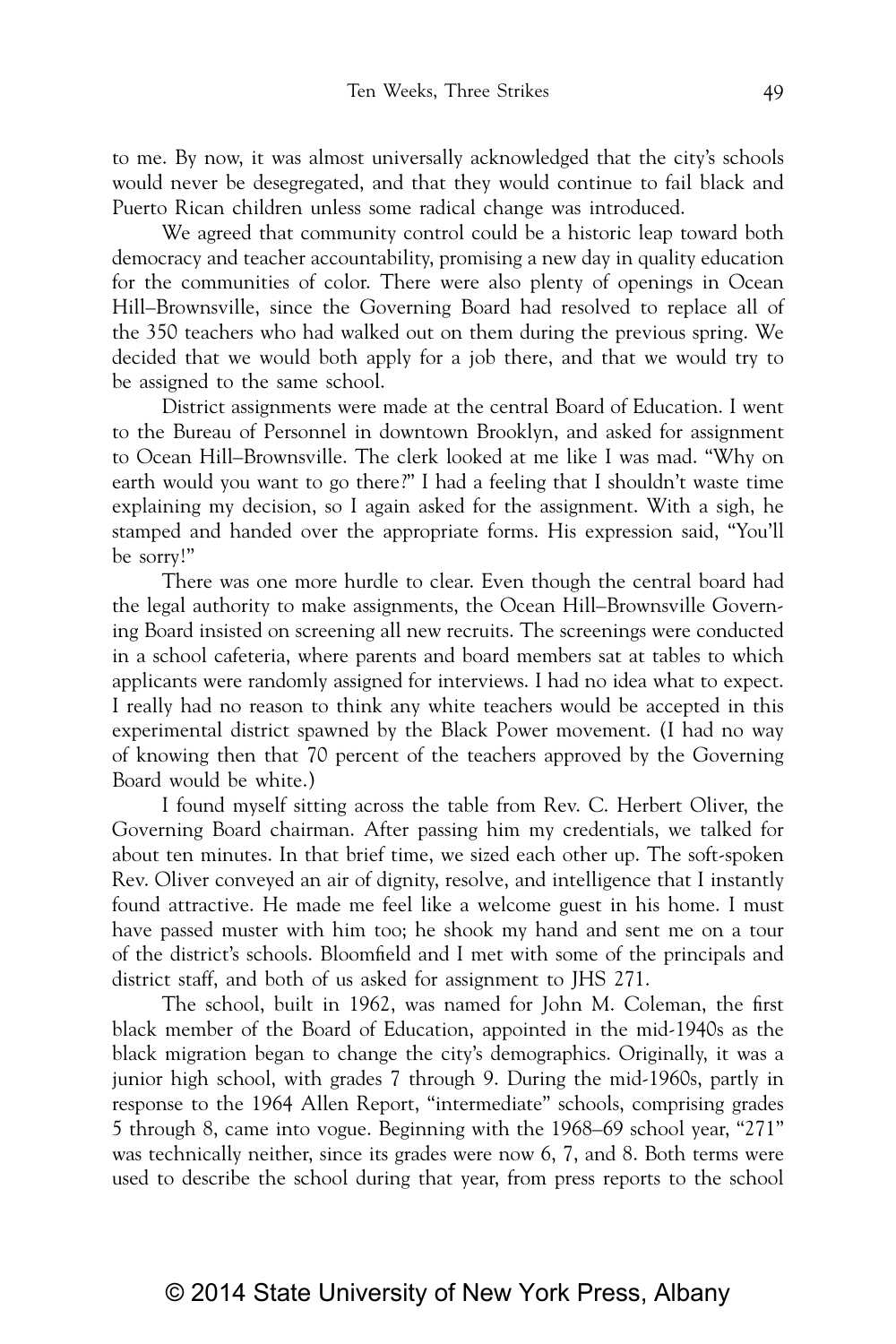stationery. Among the staff and students, and in the vast majority of outside reporting, it continued to be referred to as a junior high school. Its student body was approximately 90 percent black and 10 percent Puerto Rican.

Later, I thought about the formulation that popped into my head when I met Rev. Oliver: *Welcome Guest*. I decided I was comfortable in this role. I would not be a Missionary in Ocean Hill–Brownsville, or a Savior delivering enlightenment, and certainly not a Colonial Emissary. Nor would I be a Visitor, just passing through like a tourist. The act of accepting an invitation to be a g*uest* implies certain obligations to the *host* that extended the *welcome.* In civilized society, these include a duty to behave with a certain measure of respect toward that host. In this case, the host was the community of Ocean Hill–Brownsville and, by extension, the larger black and Puerto Rican community of which it was a part and, in the eyes of many, its vanguard of the moment. I would consider myself a guest, behave accordingly, and stay as long as I was welcome.

Of course, I have no idea whether this was really what was in Rev. Oliver's mind that day, only that it felt right to me. Even if I was guilty of over-thinking this issue, I'm quite sure that no inkling of these thoughts ever crossed the minds of the UFT teachers who had sabotaged the community control experiment, and whose union now held the entire city hostage in its crusade to destroy that effort.

### First Time at Bat

So, here I was a few weeks later, my first day as a teacher, and my first day at JHS 271. I was impressed by Vann's presentation to the students, and even more so by their response. I was hopeful that this new atmosphere, with its emphasis on respect, pride, and self-esteem, could open new opportunities for them. My own self-esteem, though, was beginning to waver. After all, I had been made to feel welcome based on the premise that I could actually teach math to junior high school students.

"Whatever made me think I'd be good at this?" I wondered. I had done a considerable amount of public speaking during the previous five years, but none of it in a classroom full of restless adolescents. I had been successful as a tutor in the housing projects during the two previous summers, but that was one-to-one, not one-to-thirty. I had read plenty of books about the schools, but hadn't been in a junior high school since my own (which, by the way, I hated). "Suppose what I have to teach really doesn't interest the kids," I thought. "Maybe math really is boring to everyone except me and a few other strange people. What will I do if I get hit in the face?" A river of self-doubt was roaring.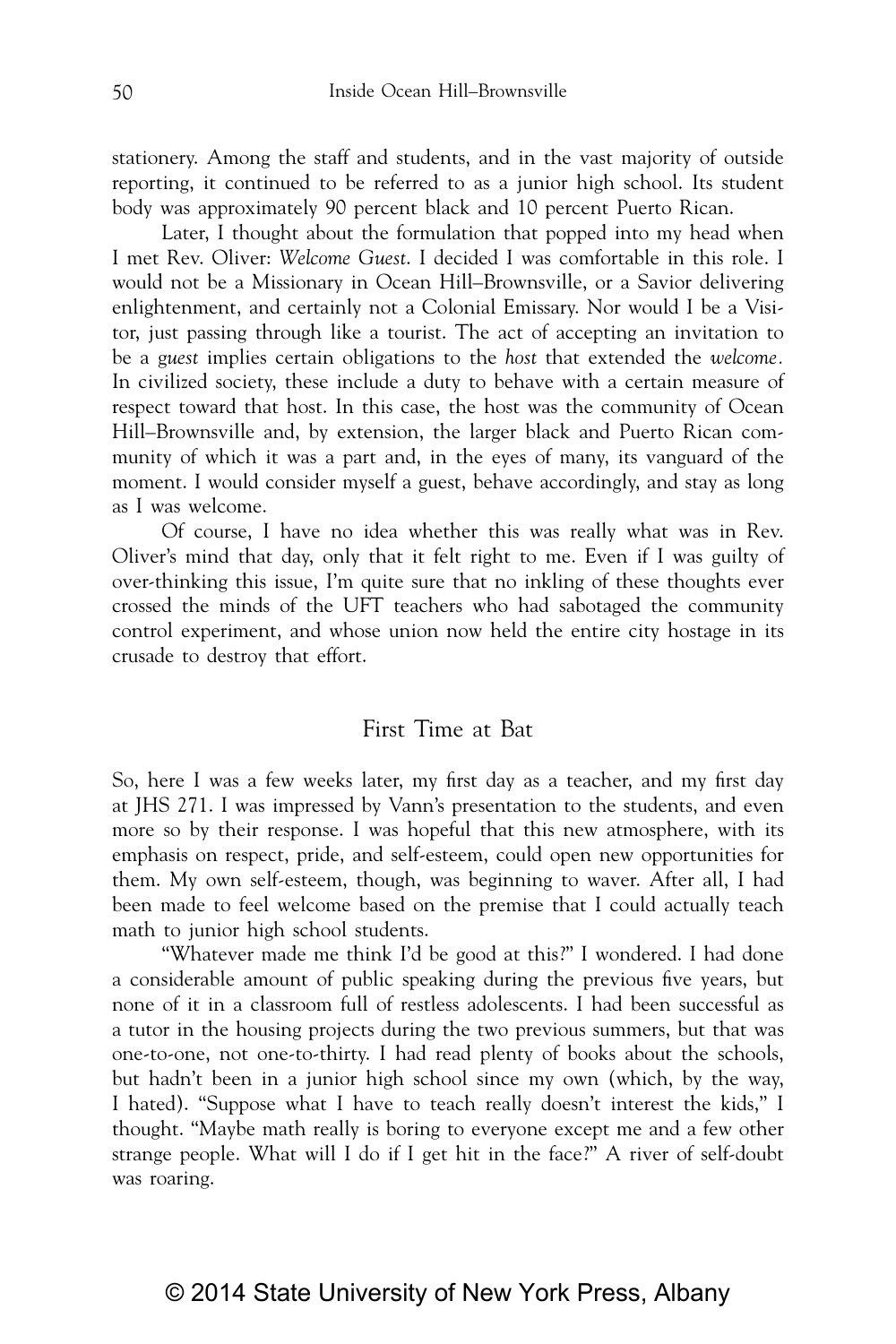Not assigned to an official class yet, my first assignment was to cover a sixth-grade homeroom for a teacher who was late to arrive. I was told to help the students fill out index cards with such data as names, addresses, and emergency contact information. This sounded simple enough, until I discovered that almost none of these 11 and 12 year-olds could write their own names! Obviously, they were also unable to read the textbooks they were carrying around. Somehow, all their teachers during their five or six years of previous schooling had apparently managed to keep them illiterate. I could only imagine the depth of their alienation from the institution of school. My reading about ghetto schools should have prepared me for this, but I found myself overcome with emotion. I was relieved to see their official teacher come through the door.

My next assignment was to cover an eighth-grade class for another teacher who had sent a message asking to be relieved. Showtime was approaching now, and whatever confidence I thought I had was giving way to premonitions of disaster. I climbed the stairs, walked down what seemed a very long corridor, and opened the classroom door. I had no idea what was awaiting me inside, and barely an outline of a hastily improvised plan.

Instantly, my doubts and fears vanished in a surge of anger-fueled adrenaline. The students were playing tic-tac-toe, talking, passing and throwing notes, and otherwise keeping themselves busy with one another. The teacher was shouting over the din, insisting that they address him as "Dr. Fruitbine" because he had a law degree (*Juris Doctor*). This was what he was up to after two hours with the class? The kids were totally turned off, and I could see why. Fortunately, the good "doctor" was happy to turn the class over right away, so he could hurry downstairs to the cafeteria.

The class quieted down for the transition, so I quickly took advantage of the opportunity. "Good morning," I said. Following a reasonably polite response, I told them my name and wrote it on the board. "People call me 'Charlie,' and you can too," I added, surprising everyone in the room, myself included.

Reactions to this were mixed. Some smiled. Others were intrigued. A few protested that they were supposed to address their teachers as "Mr." or "Mrs." I said that would be fine if it made them more comfortable.

This might have confused them a little, but it did get me their attention. Without missing a beat, I started right in. "How many people," I asked, "don't like math?" Practically the whole class raised their hands. "How many people think math is a hard subject?" Now every hand was up.

I smiled and clapped my hands. "All right," I stated with great apparent conviction, "Now I'm going to show you how easy and how much fun math really is!" The room buzzed with disbelief.

"This man is crazy," said one boy. "Out of his head," agreed another. But they were still curious, maybe even more so now, and willing to give me a chance.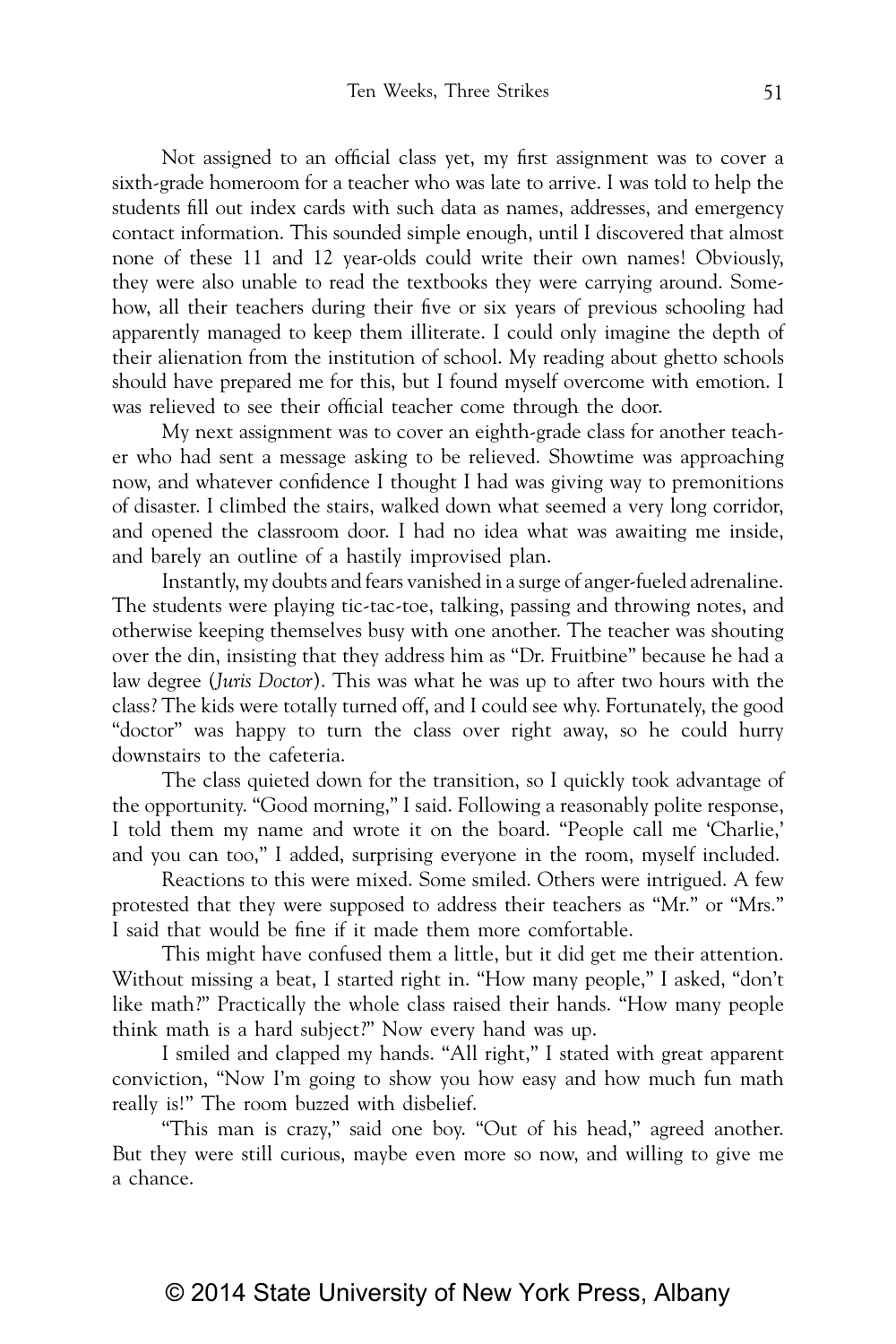"Somebody tell me what the speedometer on a car is."

"I knew it," came a voice from the rear. "This ain't math."

"How many miles," called out another.

"You mean if I travel ten miles, the speedometer will say '10,' and if I go 100 miles, it will say '100'?

"No, not that," another student impatiently explained. "It says how fast you be going."

"So, if the speedometer says '60,' what does that mean?"

"It means you going sixty milezanour."

"Does everyone agree?" As the class nodded assent, I wrote on the board: "60 m/h."

"Now, if I drive for one hour, how far have I gone?"

"Sixty miles, of course!" I could see that this one was running out of patience with my thick-headedness.

On the board now: "60 m."

"In two hours?"

A little delay, then a minor discovery: "If you go sixty miles in the first hour, then you go sixty more in the second: a hundred and twenty."

"Does everyone agree?" They did. "And in three hours?"

A shorter pause. "180!" Now we had a chart on the board.

#### **60 MPH**

| Hours | Miles |
|-------|-------|
|       | 60    |
| 2     | 120   |
|       | 180   |

"What do you notice about this chart?"

"Every time the number under 'hours' goes up 1, the number under 'miles' goes up 60."

"Right. Now, if I travelled for ten hours, how many sixties would I go?" "Ten!"

"And what's a short way of adding ten of the same thing together?" "Multiply times ten."

"So you could get the number of miles by multiplying ten times sixty?" "Right."

"And suppose I drove at 40 MPH for five hours?"

"Five times forty."

"How do you know?"

"The number of hours times how many miles each hour."

Now on the board: "Hours × Speed = Miles." Success!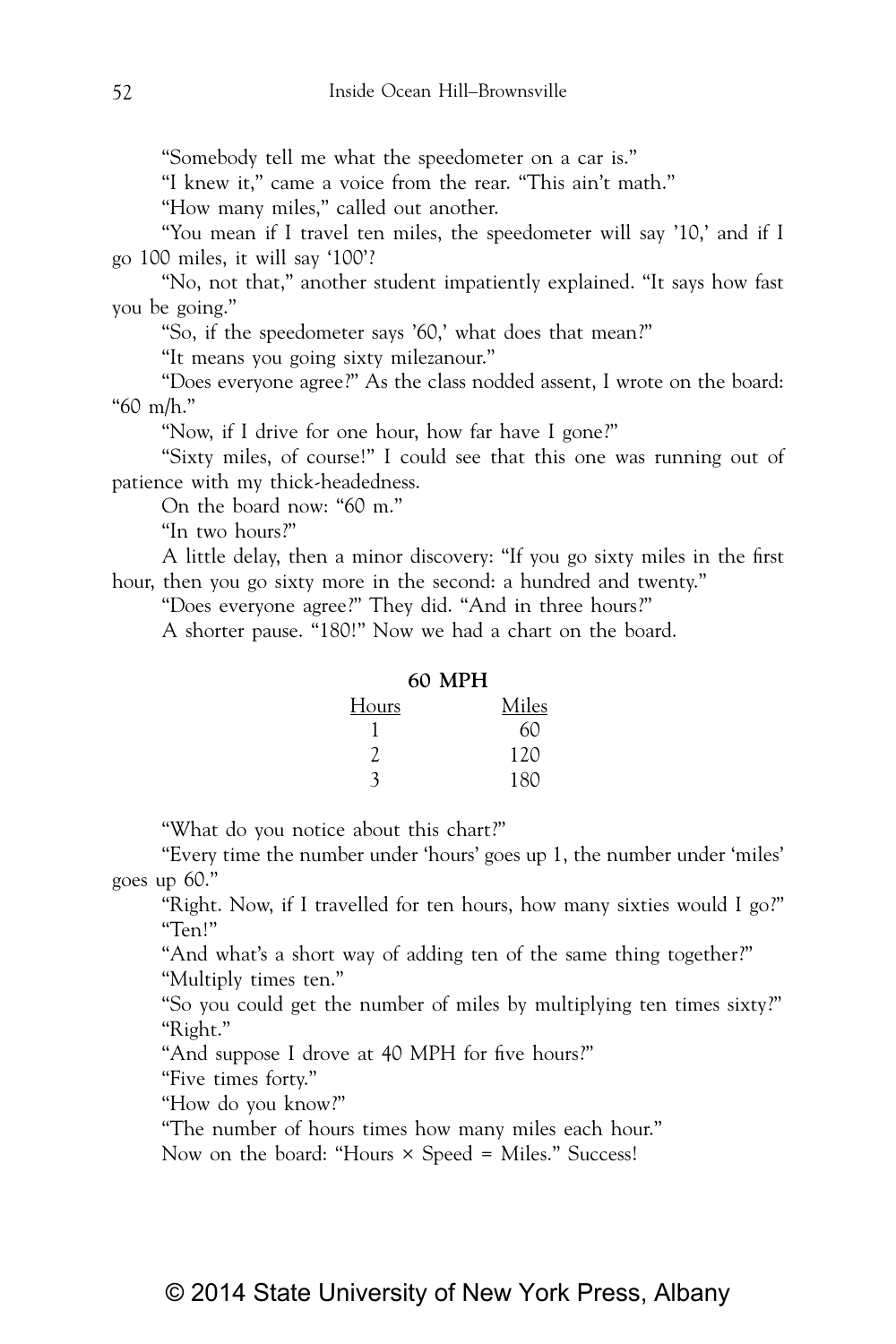This was fun. Now we went on to miles per minute, feet per second, and so on, until the class discovered the general formula for these calculations, commonly committed to rote memory as "*Rate* times *Time* equals *Distance*."

I hoped this formula would have more meaning for the class than something simply committed to memory. They had discovered it themselves, with a little help from the Socratic Method, and they understood it, even if they didn't memorize the words. Of course, some children still protested that this "wasn't math." Why? Because it wasn't boring, and there was no mindless drilling.

This whole lesson took no more than twenty minutes. I had no idea how much more time I would have with them, but I knew we were on a roll. I used the same method to introduce short, discrete, abstract topics, so we wouldn't be interrupted in the middle of a big project. They worked their way through Zero, Infinity, and Negative Numbers. I didn't expect them to remember all this, but I was committed to changing their attitude about math.

After an hour and a half, their "Dr." Fruitbine returned, bursting with one critical query: *"Were they quiet?"* Thankfully, they were not.

I just thanked the class, said my good-byes, and left the room, too satisfied with this first class to bother responding to the question. I knew this had been a very bright group of students, and that not every class would be so easy to teach, but now I had gained some confidence in my abilities. Performance skills honed addressing LIU and University of Chicago protest rallies translated very well, it seemed, to the classroom.

In fact, I soon found that teaching came very easily to me, even without any formal training. I did find this a little surprising, given all the bellyaching I had heard from white teachers in inner-city schools. It was only much later that I developed a theory that explained it.

Down in the lunchroom, I was introduced to Steve Mayer, a veteran Social Studies teacher. Mayer had transferred into Ocean Hill–Brownsville from another district, where he represented his colleagues in the UFT Delegate Assembly for three years, and served as the union's Chapter Chairman during the previous year. In his view, he had not deviated from the principles that attracted him to union activism; it was the UFT that had turned away from its own progressive origins.

I later learned that Mayer had been active in Brooklyn CORE during its most militant period, when it mounted massive campaigns against discrimination in housing, employment, and education. He had married another CORE activist, a black woman, at a time when interracial marriage was not only unusual, but illegal in almost half of the United States. His liberal-leaning Jewish family, having failed to dissuade him, cut him off over this decision.

I also found that Mayer had an encyclopedic knowledge of history. He soon became a trusted advisor.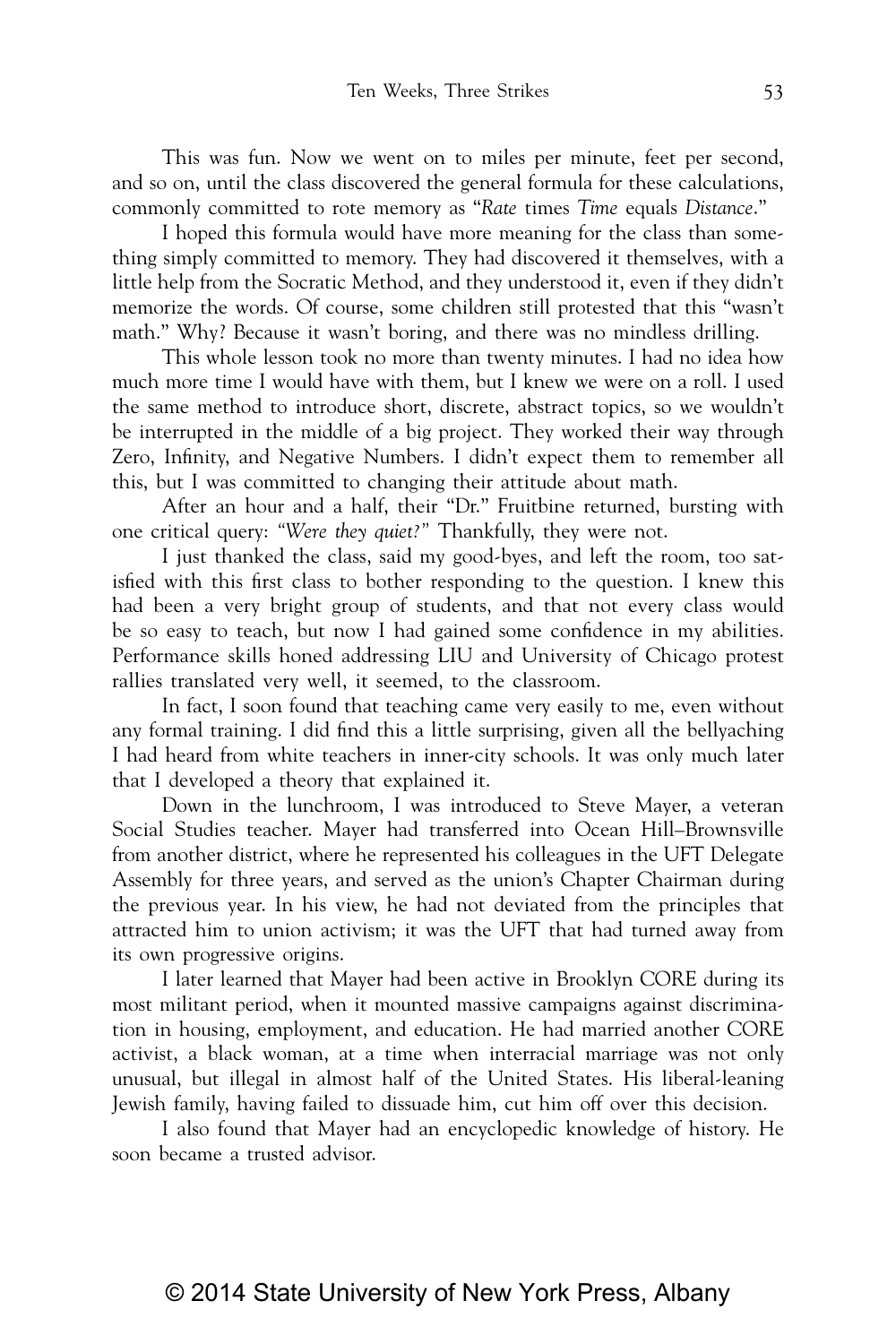On this day, Mayer invited me to sit in on his next class. Still without an assignment of my own, I happily accepted.

#### The New . . .

It was an eighth-grade class, ranked as "average" by whoever made these judgments, which Mayer was meeting for the first time. Hoping to counteract the restlessness triggered by the turbulent times, as well as afternoon fatigue, he began quickly and confidently to get the class's attention.

After a brief introduction, he began with the display of a colorful picture cutout from *Life Magazine*. It showed slum housing inhabited by poor black people. "Where," he asked, "have you seen buildings like these before?"

A slight pause, even though the whole class could easily have answered the question. Murmurs of discomfort, then recognition. Suddenly, responses burst forth.

"Hull Street . . . Herkimer . . . along Atlantic Avenue."

"Yes, right here in our own neighborhood. In Social Studies, we'll be studying housing problems in New York City, along with other problems, like education and employment and discrimination."

"For example," Mayer continued, showing other pertinent pictures of city life, "We'll try to answer questions like, "What are the most important problems in housing?"

"The slums," interrupted an unsolicited answer.

"Yes, and who is responsible for the slums? How can housing be improved? We'll deal with other problems too. First, 1'd like you to read a poem (slight groans from corners of the room) about a conflict between a landlord and a tenant. It was written by Langston Hughes."

As Mayer showed a picture of the great black poet, trepidation gave way to interest and approval. "A colored man!"

"A man?" Mayer asked, in good-natured disapproval. The youngster was quickly corrected by many of his classmates. "Black Man!" "Afro-American!" Mayer went on to distribute copies of Hughes' "Ballad of the Landlord," and had the students first read it to themselves. The poem begins . . .

> *Landlord, Landlord My roof has sprung a leak. Don't you 'member I told you about it Way last week?*

*Landlord, landlord These steps is broken down.*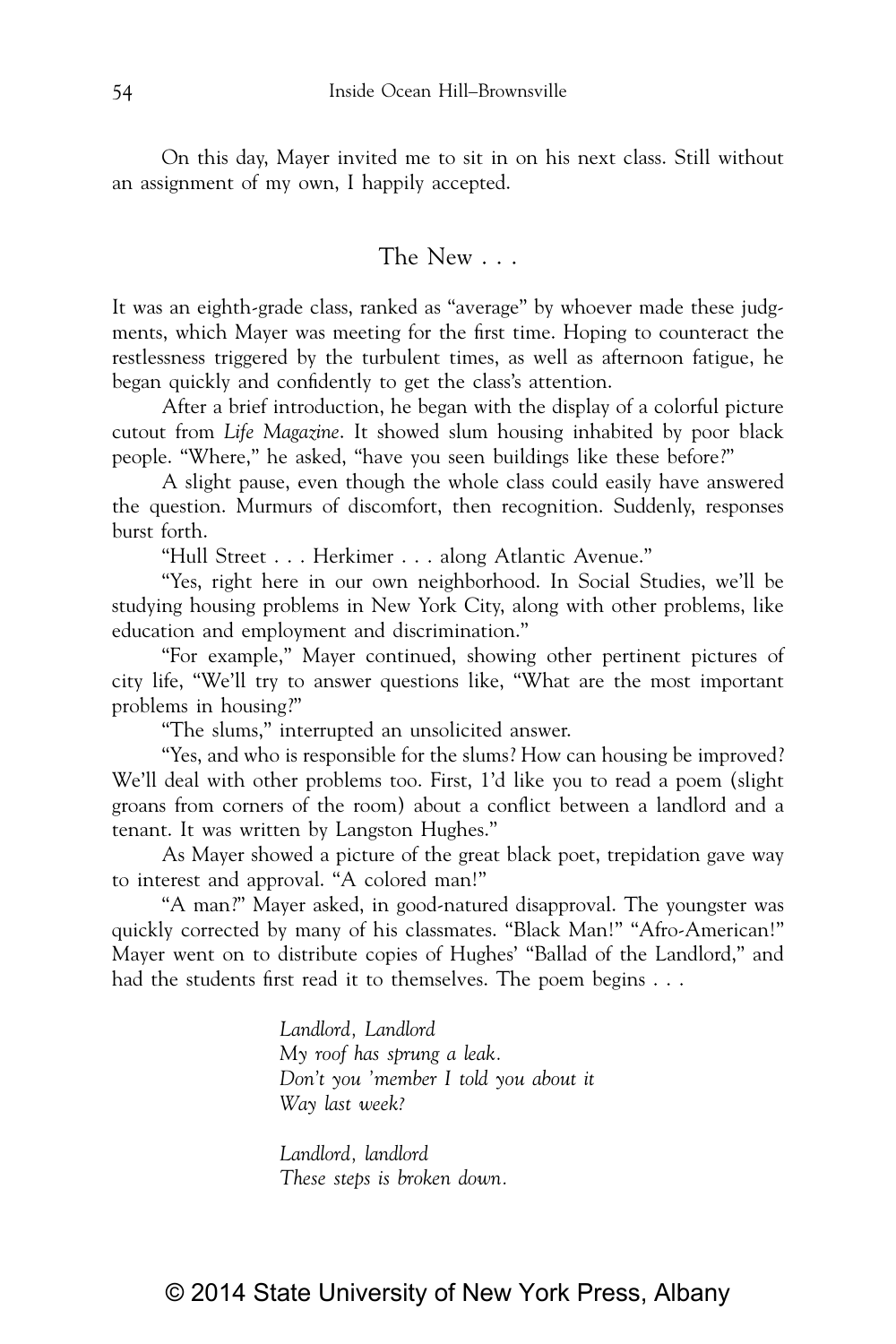*When you come up yourself, It's a wonder you don't fall down.*<sup>2</sup>

It goes on to tell a simple story that instantly resonated with the class. The tenant urges the landlord to make necessary, overdue repairs. The landlord responds by demanding the rent. When the tenant refuses to pay until repairs are made, the landlord threatens eviction. The tenant threatens a punch in the face. The landlord calls the police, who arrest the tenant for assault and sedition. After a quick trial and conviction, he is sentenced to 90 days in jail.

When everyone finished reading, Mayer continued, "Let's take it stanza by stanza to see what actually happened to the tenant, and then we'll have opinions about the poem." The class jumped right to opinions.

"That landlord should be shot!"

"I woulda done the same thing the tenant did!"

"He shouldn't have gone to jail."

"I saw the same thing happen on my block last year."

"One minute," Mayer interrupted, "We'll get to all of you. Let's speak one at a time."

He asked a student to read the first three stanzas aloud.

Then, "Who is the main character in the poem?"

"The tenant . . . a black tenant."

"How do you know he's black?"

"By the way he talks," a girl answered, sucking her lips at the teacher for asking such an easy question. "Besides, it says so at the end."

"Good. Why is he angry?"

"You would be too if you had a leak that wasn't fixed. And falling on broken steps."

"It's an old, dirty, nasty house!"

"Garbage all around, and he has to pay rent for it too."

"Continue reading. What does the landlord do?"

"He shuts off the heat because he didn't pay the rent."

"And he was gonna throw the tenant's furniture out in the street."

"He got an ev-(with some help), an eviction notice against the colored, I mean the black man."

"What's an eviction notice?" Mayer interjected, while writing the words on the board.

Pause. A boy in the back of the room volunteered, "It's when they . . ." "Who is 'They'?"

"When some men from the city and some cops make you get out your house because you didn't pay the rent or somethin'. And they throw all your things in the street. Like when I saw this happen on my block. This lady, she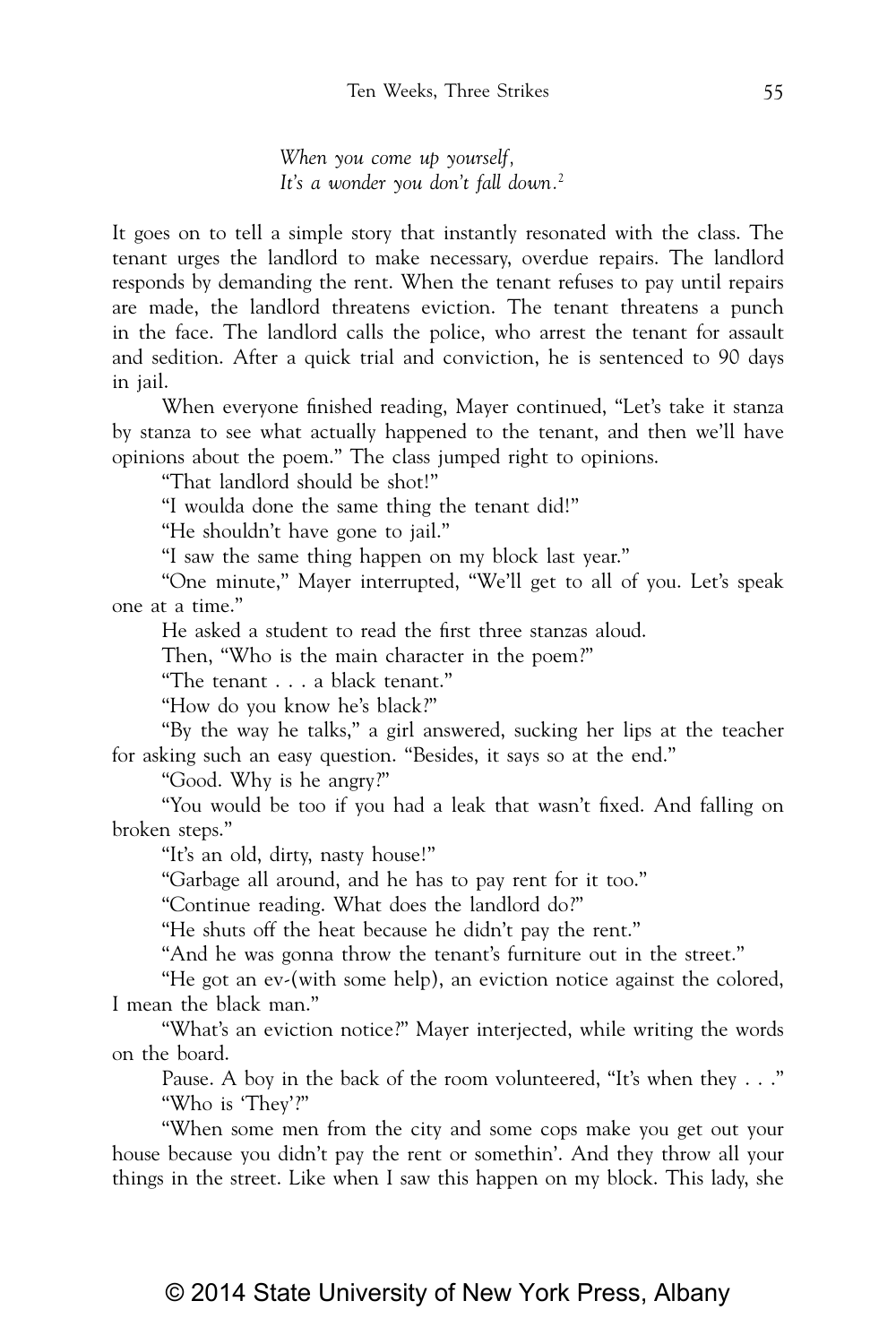had her bed and clothes in the street, and everybody was watchin', and she was cryin' and everything." He continued to describe this experience in vivid detail.

"Good answer. Did the landlord evict the tenant in the poem?"

"No, but he was gonna."

"What does the tenant do then?"

"He hits him."

"And the landlord calls the cops."

"The pigs!" someone interrupted from the back row.

Most of the class murmured approval of the correction. Some looked at the teacher, waiting for his reaction. Mayer answered, "We can discuss *that* later!" I had a feeling that they would.

"Let's continue. Was the tenant justified in hitting the landlord?"

"Sure. I woulda done the same thing."

"He shouldn't have shut off the heat. There's children in those houses, and old people."

"I don't know. He might have waited a while longer."

"Yeah, but he was gonna evict him. He was a slumlord and he deserves it."

The spirited discussion continued, sparked by challenging questions. "What eventually happened to the tenant, and did he deserve his fate?" "Would the same thing have happened to a white man?" "Does this poem remind you of anything happening in your own neighborhood?"

Finally, "What do the police do in the poem?" And, "How does what they're doing here in Ocean Hill–Brownsville compare with that?"

Mayer's plan was to use the poem as a springboard to further discussions of the wider problems of inner-city housing and, eventually, of other urban issues. It looked to me like he knew exactly how to go about doing this.

This wasn't the first time I had seen "Ballad of the Landlord." I knew that Jonathan Kozol, author of *Death at an Early Age*, had used the poem in a Boston ghetto school. After a supervisor charged that the poem "could be interpreted as advocating defiance of authority," he was fired.3 There was no chance of Steve Mayer being fired for using that poem in Ocean Hill–Brownsville, where it was an accepted fact that survival depended on defiance of authority deemed illegitimate.

I later asked Mayer what he thought would have happened had he used the same lesson in any other NYC school district. In all likelihood, he said, he probably would not have been disciplined. He explained that the administrators of ghetto schools usually don't concern themselves with such mundane matters as the actual content of classroom lessons. Their primary concern is the main business of education as they view it: Discipline, the teacher's euphemism for "Law and Order" in the classroom. The administrators he had encountered were rarely concerned with what went on in any classroom, as long as it was done quietly. Any teacher able to contain children in quiet rooms was rated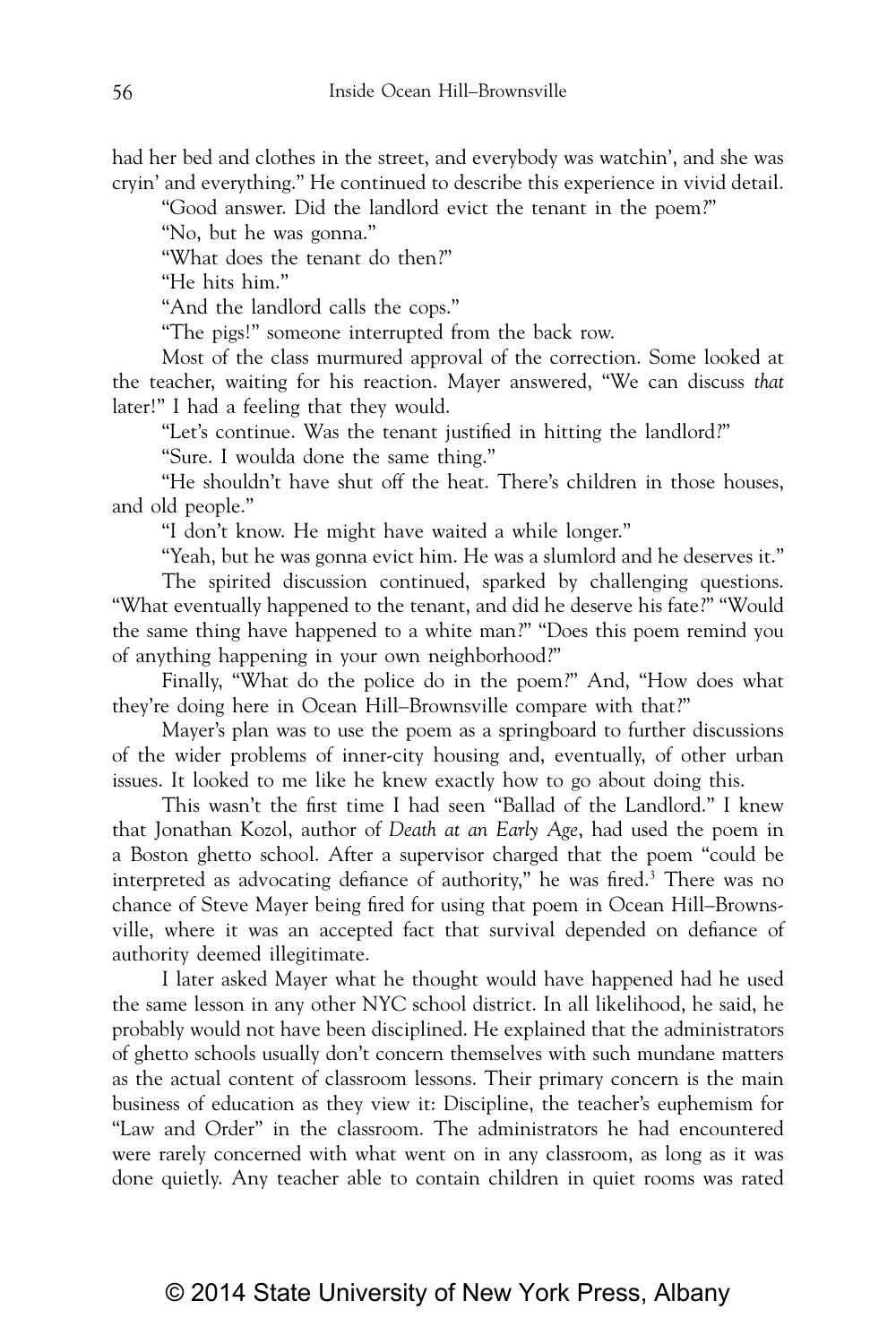"Satisfactory" and retained year after year, up to and including the awarding of tenure.

Mayer summarized the logic behind what he said passed for educational philosophy in the city schools: "Only when you shut 'em up, can you learn 'em some." "Shut 'em up," took precedence over "learn 'em some," though. The actual content of a particular lesson was just not very important. So, a simple tacit agreement between teacher and student was often reached: As long as relative silence is maintained, each party leaves the other one alone.

No, Steve Mayer would probably not have been fired from a NYC school. At worst, there might have been some upturned eyebrows, some official discomfort, or some irrational mumblings of extremism or troublemaking, if anyone noticed at all. But most supervisors, he explained, would probably concede that, "After all, the lesson was confined to his own room," or, "At least he can control his class."

### . . . Meets the Old

At the end of the school day, it became pretty clear to me how the eighthgraders I met that morning had learned that math was boring and difficult. A Mathematics Department staff meeting was presided over by Claire Devine and Ira Brand, two assistant principals who had been in the school system for many years. It was attended by all of our math teachers, most of whom were actually licensed in unrelated subjects and were teaching math out-of-license, plus elementary school teachers who were put in this department just because it had vacancies.

After ascertaining these shortcomings in the staff, Brand told the untrained people not to worry. "After all," he explained, "You probably do know more than the kids." Later, Mrs. Devine explained her philosophy of teaching mathematics. "I don"t believe in any of this 'New Math' business," she emphatically declared. "The only way to make these kids learn math is drill, drill, drill, and more drill!"

"Why," I asked, "do we have to *force* the kids to learn math?"

"Because they won't learn it if you don't force them," she replied. "You have to pound it into their heads!" By that time, my own head was pounding.

It had taken until the end of the first day for me to encounter, up close and in person, the then prevailing philosophy of education in the City of New York's public schools. Ocean Hill–Brownsville held the promise of something new, a new spirit that I had witnessed during the course of that first day, but it was very clear that the old ways were not yet ready to concede the field.

Most of our assistant principals represented these old ways. When Jack Bloomfield, the former principal, resigned during the middle of the previous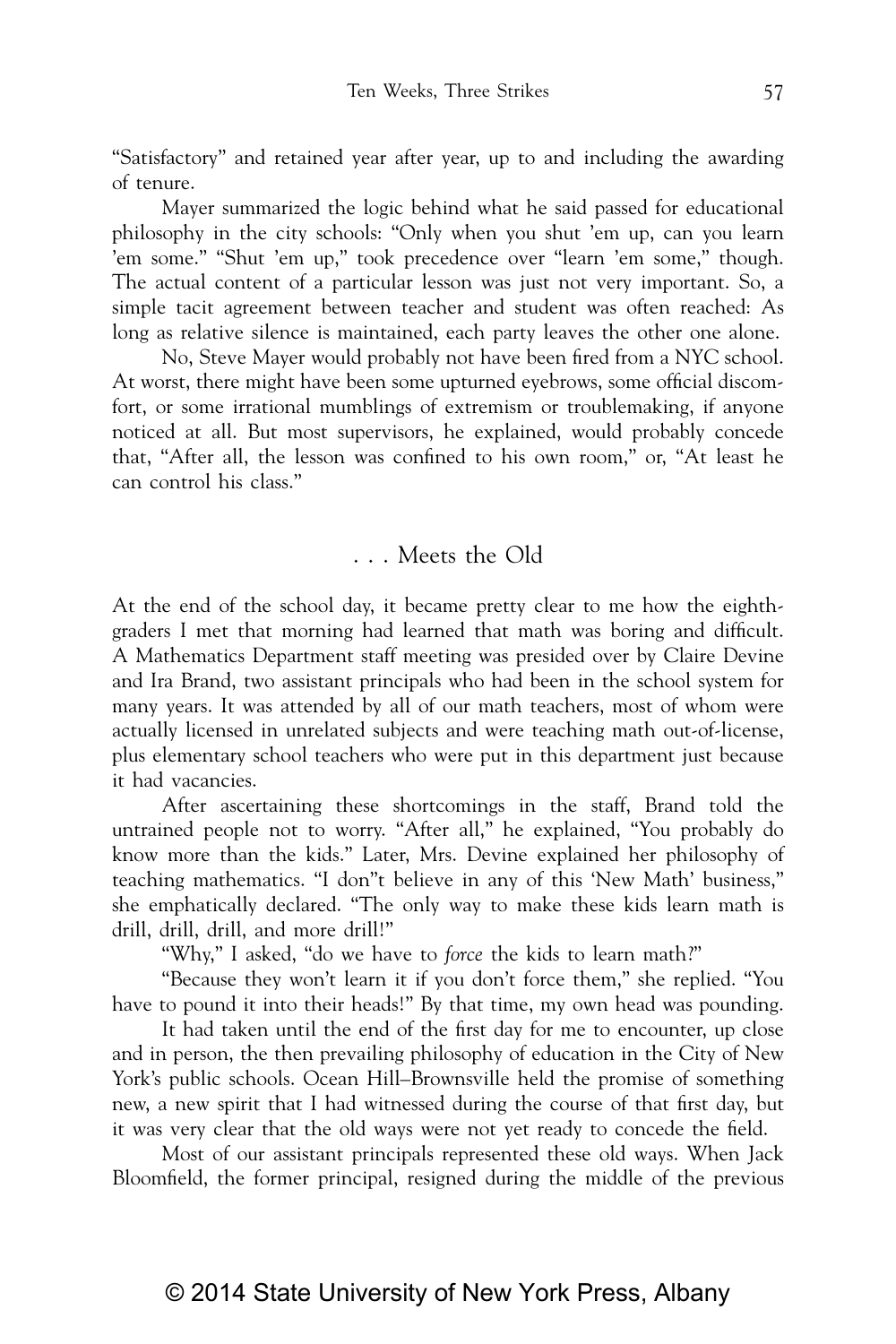term, all but one of the assistant principals went with him, along with thirty teachers and five of the school's six secretaries. While the Board of Education had allowed the Governing Board wide latitude in hiring new principals and teachers, the existing rules and union contracts required that replacement assistant principals be chosen from the top of the existing civil service list. The tests that produced the lists of certified supervisors, administered by the semi-independent Board of Examiners, were widely viewed as irrelevant to the jobs for which they were being certified.<sup>4</sup> As one observer put it  $\dots$ 

Like the former Chinese gentry, New York school administrators are ranked in a rigid hierarchy of status, achieved through the passage of Confucian examinations which fail to measure either the intellectual or temperamental qualities needed for the job.<sup>5</sup>

The examination process, which included an oral exam, was also notorious for racial discrimination.6 (In 1972, a federal court would order the end of these exams, since they had the "effect of discriminating significantly and substantially against qualified black and Puerto Rican applicants." It concluded that the examination process constituted a "merit system" in name only, and that it bore no relation to job performance.<sup>7</sup>) Out of the 1,500 assistant principals in the city school system in 1967, twelve were black.<sup>8</sup> There were few blacks or Puerto Ricans even on the lists, and any who did get onto them would have to wait years for an actual supervisory appointment, since only the top three individuals on the list could be considered to fill a vacancy. As a result, four of our five certified assistant principals had been imposed on the district.

Once I understood this, I also understood how Norman Rabinowitz, an assistant principal in our supposedly community-controlled school, could have instructed the teachers, during the pre-school faculty orientation, not to grade any child higher than "75" in any subject in any marking period. "Students in this school," he proclaimed to any teachers who might have had higher expectations of their students, "are not capable of higher scores." What I still did not understand was how our principal, William H. Harris, could have allowed this remark to stand. Maybe he just knew that none of the teachers would pay any attention to it. I certainly didn't intend to.

Harris, like McCoy, was formerly the acting principal of a 600-school. He had been appointed by the Governing Board as principal of an elementary school a year earlier, and transferred to JHS 271 when Jack Bloomfield left in January. Before his appointment, there were a total of four black principals in all of New York City's 865 schools, all of them assigned to elementary schools.<sup>9</sup> The Governing Board's other appointments were Luis Fuentes, the city's first Puerto Rican principal; Ralph Rogers (black, Jewish), and Irving Gerber (white, Jewish). David Lee, appointed to succeed Harris at PS 178, became the city's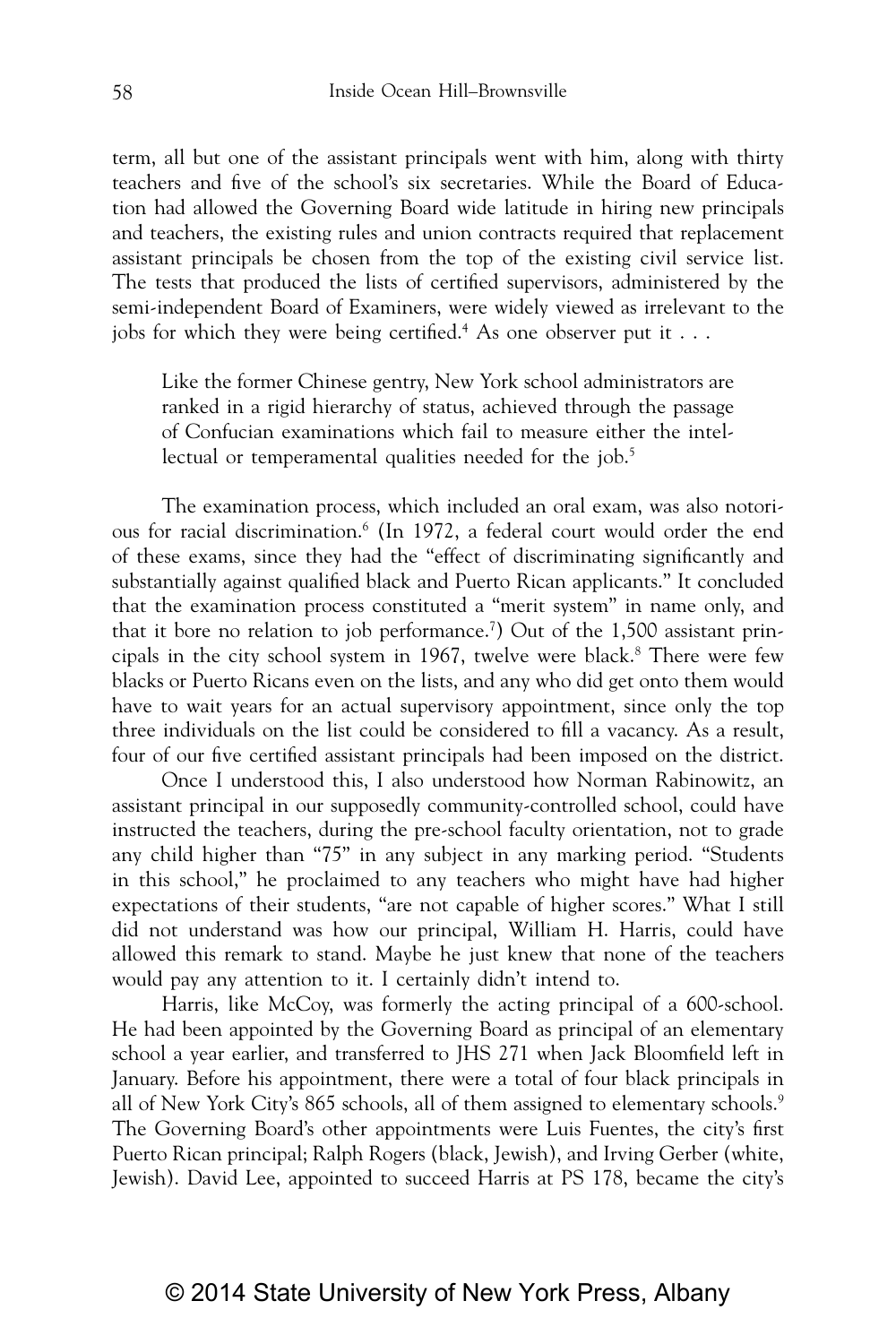

Figure 2.1. William H. Harris, principal of JHS 271 (1968).

first Chinese principal. The sixth appointee, for IS 55 which was under construction, was Herman Ferguson, a respected, experienced administrator, who was also a well-known black nationalist who had recently been indicted for conspiring to murder "moderate" civil rights leaders. Although it was widely believed that these charges were trumped up, Donovan vetoed his appointment and suspended his employment. McCoy and the Governing Board continued to back Ferguson, but IS 55 would open without him.10 Ferguson was retained as a consultant to the IS 201 district.

None of the Governing Board's appointees were among the eligible candidates on the civil service list. As an accommodation to the experiment in community control, the State Commissioner of Education had created a new category of "demonstration school principal," which required only state certification plus a connection to the community. This innovation was immediately challenged in a lawsuit filed by the Council of Supervisors & Administrators (CSA), which was joined by the UFT, thus uniting white labor with white management in the defense of an indefensible status quo. The principals' appointments were invalidated in a March court ruling. Pending the Board's appeal of that ruling, they remained in place.

Most of the staff stayed in school long after the dismissal bell that first day, as we would most days during the school year. There was plenty of information to process, and planning to do for the days ahead. That was when I met John Mandracchia, the only certified assistant principal in the school who supported community control.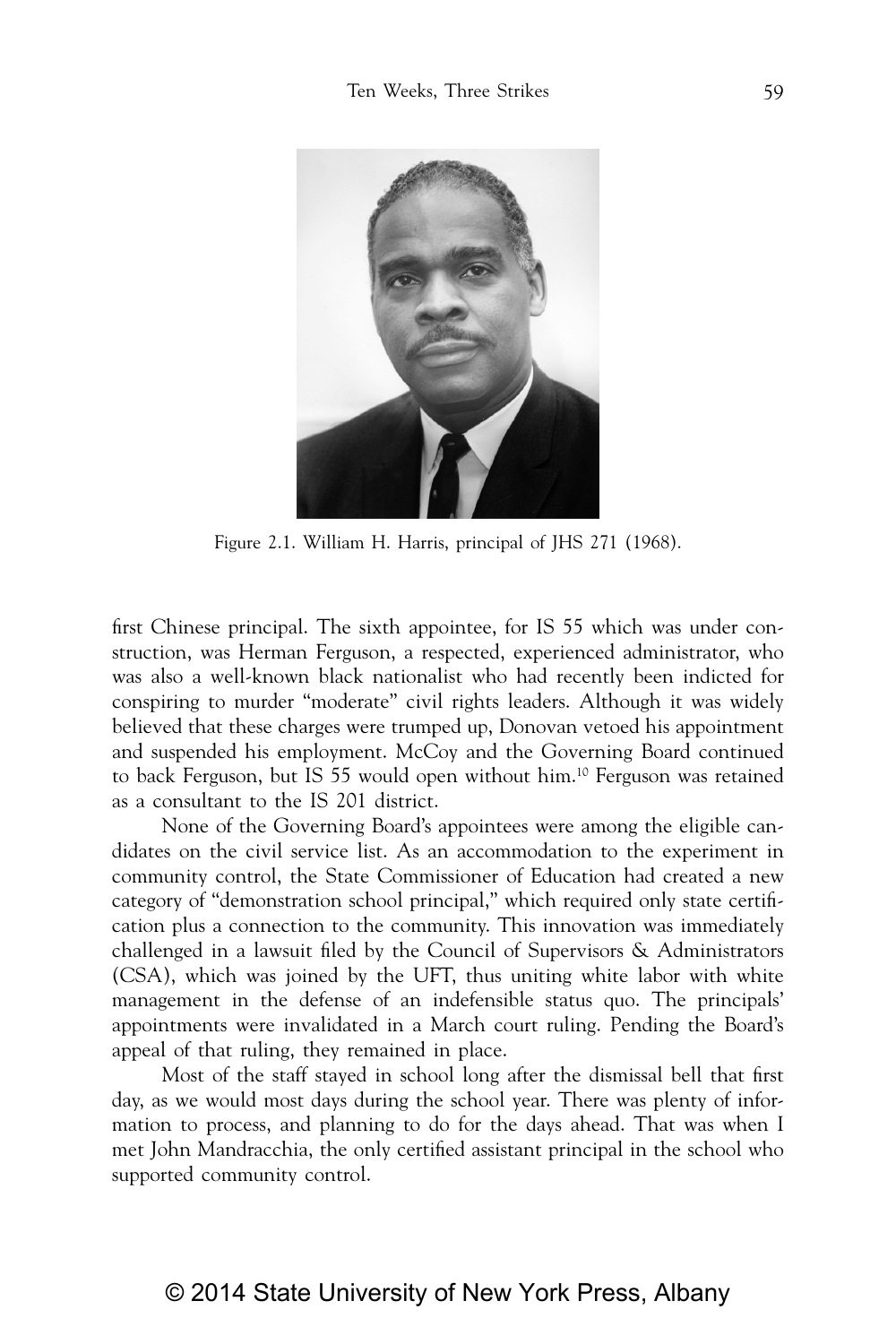White, balding, and 40 years old, Mandracchia had voluntarily transferred from another district a year earlier. Teachers who worked with him told me that he quickly gained the respect of staff, students, and parents. He had been able to bridge the multitude of gaps that separated his background from those of the young black and Puerto Rican students. He had a deep understanding of the urban crisis, even though his home was far out on Long Island. His connection between thought and action necessitated starting the day at 4:30 each morning and, on occasion, spending the night in school because there just wasn't time for his four-hour round-trip commute. He was exceptional in more ways than one.

When I asked Mandracchia what our school's most important innovation was, he quickly replied, "For the first time, black kids have an opportunity to identify with black leadership in their school."

It had been quite an education for this math teacher, on my first day at JHS 271.

#### Strike One

Only 10 percent of the city's schools actually opened on September 9, most of them in black and Puerto Rican neighborhoods where opposition to the illegal strike was passionate. This was the most effective of the UFT's four citywide strikes during the past eight years, with 93 percent of the 57,000 teachers staying home or joining picket lines. Only 48,946 out of 1.13 million students were able to attend classes.<sup>11</sup>

The CSA held a rally at Manhattan Center during the school day, attended by 3,300 of the system's 4,000 school supervisors. Following an open "debate" during which not a single dissenting voice was heard, they voted, in violation of a court order upholding the Taylor Law, to not only support, but to join the UFT strike. Walter Degnan, president of the group, called Ocean Hill–Brownsville a "malignancy" that could spread, and proclaimed that the district's Governing Board "believes in anarchy."12 This nearly all-white management organization, which had never fought for improved education and had consistently opposed the UFT, now emphatically joined forces with the union against black and Puerto Rican Ocean Hill–Brownsville, and would hold the entire city hostage to their demands. The principals vowed to keep their schools closed, both to children and to the non-striking teachers who wanted to do their jobs. Since the official policy of the Board of Education was that the schools were open, this was a case of massive, unprosecuted insubordination.

"Their course," editorialized the *New York Times* "on the part of unions and supervisors alike, can only spell disaster for the essential revitalization of the schools and the reconciliation of the community."13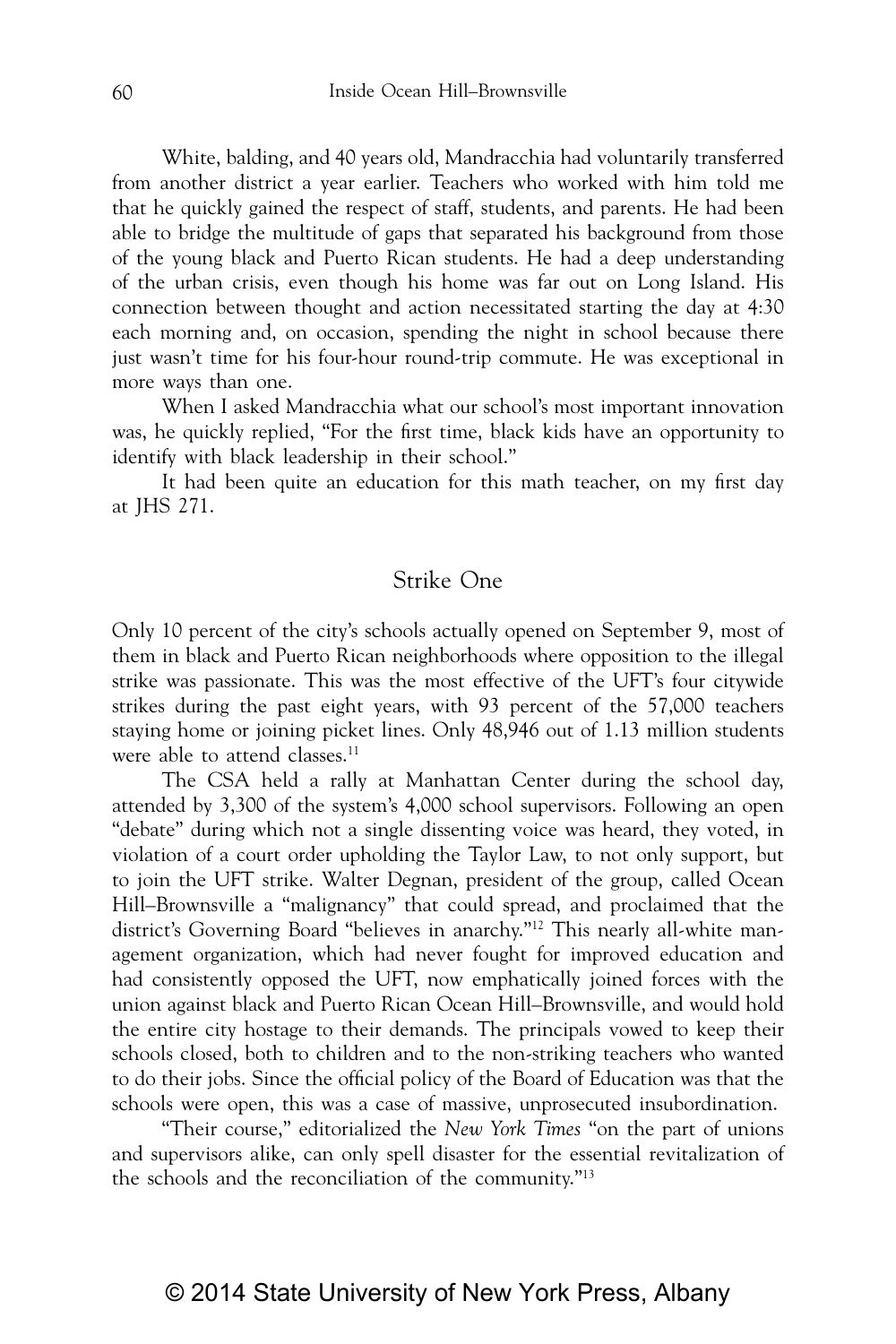In Ocean Hill–Brownsville, all eight schools were open and operating with enough staff to carry on fairly normal activity, considering that so many of the teachers were newly hired. The majority of the registered students came to school. At JHS 271, this entailed passing through a massive police presence and a boisterous UFT picket line just to reach the front door. I understood why the pickets were there, but could not fathom at the time why there were so many police on the scene.

Regular classes were assigned on the second day, September 10. I was to teach four eighth-grade classes in a second-floor classroom overlooking the street. I was pleased with the room location since the rear rooms overlooked the schoolyard, which had been commandeered as the staging area for the thousand-strong police occupation. This would have been an unnecessary distraction.

For the first lesson, I thought the most important objective was to engage the students in a "math can be fun" activity. I began by asking if they'd like to see a magic trick, which of course they did. I asked them to write down two secret numbers, the first between 1 and 9, the second between 10 and 99. The trick was that I would "read their minds" and tell them what those secret numbers were, but first they would have to play along with me for a little while. Intrigued by the challenge, the students responded, on paper, to instructions like the following:

- 1. Multiply your first number by two.
- 2. Add six to the result
- 3. Multiply your new answer by five.
- 4. Now multiply by ten (by tacking on a zero).
- 5. Add your second secret number.
- 6. Finally, subtract 271.

Once each student announced the final result, I could figure out the two original numbers by simply subtracting 29, then separating the difference into two numbers by drawing an imaginary line to the left of the tens digit. If, for example, the student's answer was 619, I would subtract 29 to get 590; the original numbers, then, would have been 5 and 90.

One by one, as the results were announced, I performed what appeared to be magic. As long as there were no mistakes in calculation, my little trick had to work. (Some classes required simpler instructions, but the principles remained the same.) At first, the students were mystified at the feat, but this soon gave way to intense curiosity, and they demanded an explanation of "how you got it." While there was no complicated theory behind the trick,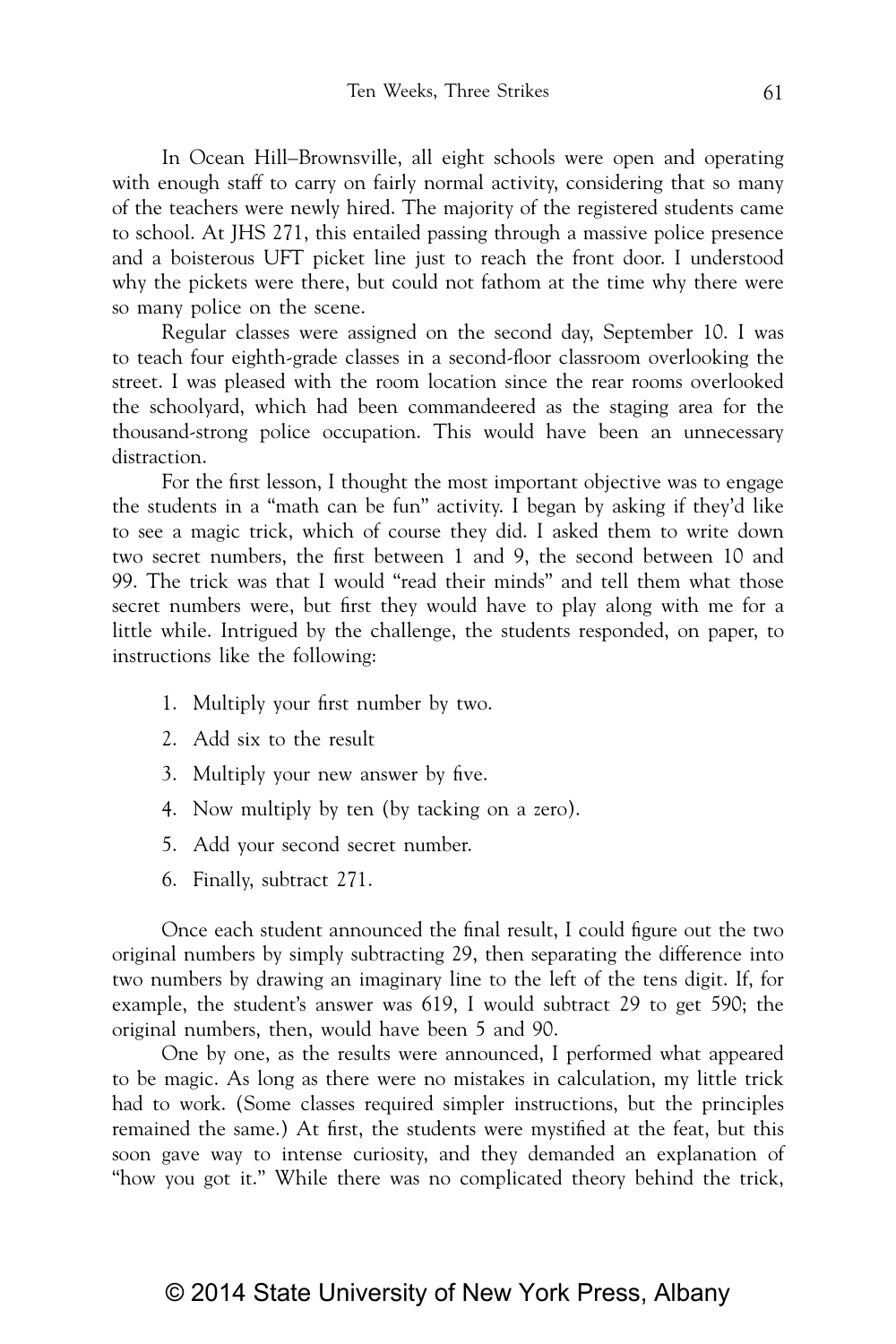the explanation did involve some understanding of place values in addition to the basic arithmetic. The general theory, which came next, introduced some basic rules of algebra. Through all this, very few of the students had trouble keeping up. By the time they realized they were actually doing math, it was too late to tune out.

Late that afternoon, the UFT, the CSA, and the Board of Education, over Galamison's objections, signed a contract that ended the strike. All the 210 UFT teachers who still wanted to go back to Ocean Hill–Brownsville would be sent there, with police protection, the next morning. Any dismissals by local boards would now be subject to the lengthy, expensive process of arbitration. Union officials, such as chapter chairmen, would have "superseniority" that would protect them from involuntary transfer. All local boards would be forever bound by "present agreements" between the union and the Board. The City would not only pay the salaries of all the teachers for their two days of participation in the illegal strike, but they would also pay the 350 teachers who illegally walked out on Ocean Hill–Brownsville for the last six weeks of the previous term. The Board of Education had not only condoned, but rewarded, a double violation of the Taylor Law. "We have won on every basic issue," announced Shanker.14

The Governing Board, left out of the negotiations, had promised not to block the return of the teachers themselves, but made no promises of cooperation, and no guarantees regarding the actions of their constituents. The UFT ignored this statement, taking the position that the Governing Board must simply comply with the agreement. On September 11, the teachers were to return.

#### A Rocky Return

It was no surprise to anyone when the UFT group met a blockade on the steps of JHS 271 that morning, least of all the police force, which outnumbered the forces on every side of the dispute. The stalemate broke for the moment without incident, though, when the front door opened from the inside. Leonard Buder of the *Times* reported on what happened next, with a curious twist on the racial context.

Lloyd Sealy, assistant chief inspector of police, emerged with three Negro policemen and William Harris, the school's principal. Chief Sealy, a Negro, asked Mr. Harris whether Mr. Nauman and his colleagues should be admitted to the school and the Negro principal said they should. There appeared to be no resistance, and the teachers went into the building.15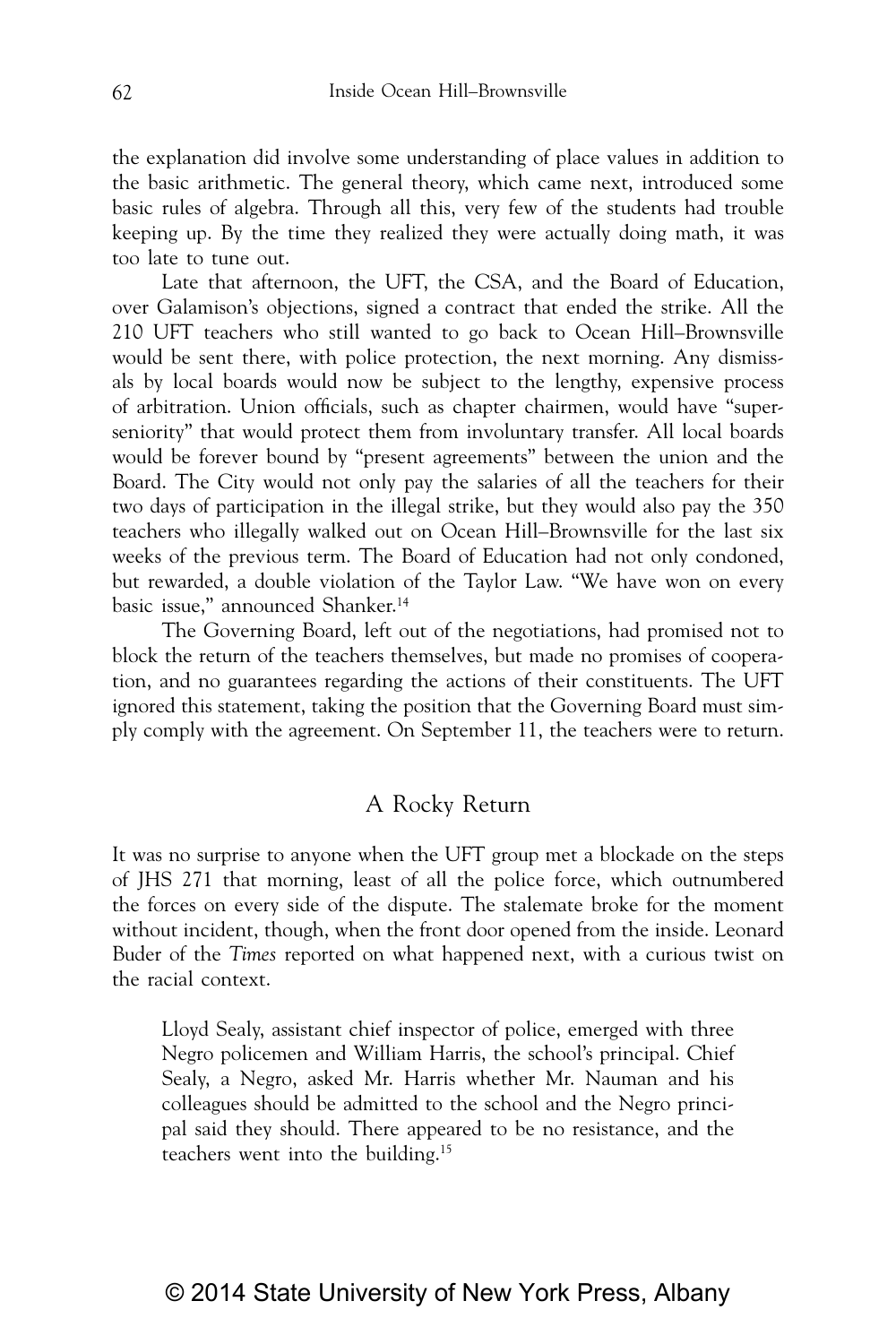Buder documented for the record that no less than five "Negroes" paved the way for the UFT cohort to enter the school, as though the perimeter was not occupied by hundreds of white cops.

They were not in the school for long. Summoned to an "orientation session" with McCoy, they headed back out. Then, the day began much like the first two at JHS 271. Once the students and teachers waded through the police and press, once the classroom doors were shut, we were able to close out the disruptions, to teach and to learn.

What happened at the meeting with McCoy, held in the IS 55 auditorium, is a matter of some dispute. Buder noted that it was closed to the press. He relied solely on the UFT's Fred Nauman to report the story. According to Nauman, the one hundred teachers in the auditorium were joined by about forty parents, along with some militants who "carried crash helmets." "At 11:20," wrote Buder, "the teachers came out of the building, charging that the meeting had been totally disrupted by parents and community representatives."16 McCoy ended it by telling them to take a lunch break, and then go back to their schools. The teachers griped about enduring verbal abuse going down the school steps, but none were assaulted.

In the histories of the conflict, this report has been embellished with varying degrees of hysteria, but never with named sources. The authors attribute their information either to each other, to anonymous teachers, or to no-one at all. In *The Strike that Changed New York*, for example, Jerald Podair states that the teachers were surrounded by men "brandishing sticks and bandoliers of bullets" who cursed them, threw the bullets at them, and threatened to carry them out in pine boxes. His source is Martin Mayer's *The Teachers Strike: New York, 1968*, which presents this story without referencing any source at all.<sup>17</sup> (As we will see, this freelance journalist's distortions of reality would play an important role in shaping the outcome of the community control experiment.) A similar account, in *Time Magazine*, quoted a single unnamed teacher.<sup>18</sup>

Perhaps the most florid account, in Barbara Carter's *Pickets, Parents and Power*, also offered no sourcing:

"Why do you come back where you're not wanted?" the teachers were asked. "We don't want you," someone cried. Flick. A .30 caliber cartridge sailed through the air and fell among them. Flick. Another came. Someone switched the lights on and off. . . . 19

And so on. In Shanker's 2007 biography, *Tough Liberal*, Richard Kahlenberg again has the militants "armed with sticks," and the teachers are warned that they're "going out of here in pine boxes," but he offers only the same old circular self-referencing sources, none of them primary.<sup>20</sup> The only named primary